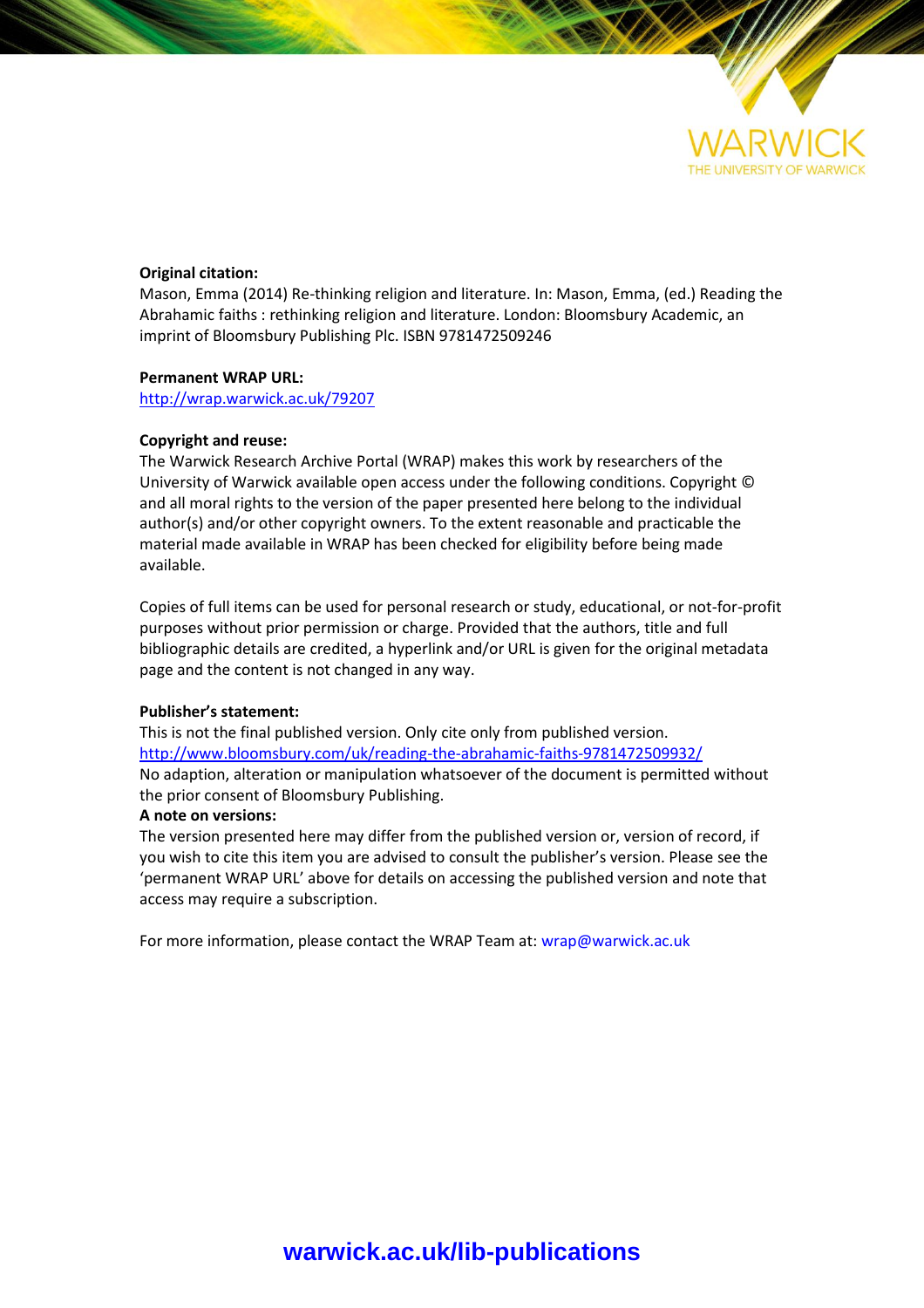### **1 Re-thinking religion and literature [draft]**

Emma Mason University of Warwick

## *Abstract*

This chapter 're-thinks' religion and literature as a way of conceptualizing a 'religious reading' practice that advocates a close reading, listening and thinking of all texts. Without implying a return to conservative models of faith in 'literature', religious reading advocates a caring attention to texts that is realized in the reading process itself. I argue against 'religion and literature' as a field or interdiscipline, and suggest instead that it engenders an intimate religious reading practice that refuses to hierarchize texts through values of 'worth', aesthetic, economic, or moral. In readings of Allen Ginsberg, Peter Sloterdijk, Georg Simmel, Charles Taylor and Giorgio Agamben, I advocate both a literary thinking of religions in all their registers that opens us to new forms of language and life; and also a religious thinking of literature, that attends to all voices and texts through care and reverence.

## *Keywords*

Religious reading; religion and literature; Allen Ginsberg; Peter Sloterdijk; Georgio Agamben; musicality; care; form of life

> Holy forgiveness! mercy! charity! faith! Holy! Ours! bodies! suffering! magnanimity! Holy the supernatural extra brilliant intelligent kindness of the soul! – Allen Ginsberg

A spectre is haunting the Western world – the spectre of religion. All over the country we hear that after an extended absence, it has now returned and is among the people of the modern world, and that one would do well to reckon seriously with its renewed presence. – Peter Sloterdijk

I begin with the poet Allen Ginsberg (2006, p. 8, l. 127) and cultural theorist Peter Sloterdijk (2013, p. 1) to call attention, first to their literary thinking of religion; and second, to their religious thinking of literature. Rather than sacralizing the literary, Ginsberg and Sloterdijk draw on religion to open a space for a mystical, experiential and imaginative contemplation that founds a reverent and meditative 'religious reading' practice. This practice offers an alternative to a secular criticism that can be distrustful of religion as naïve simplicity or sinister ideology, even as it uses a sanctifying logic to hierarchize texts in terms of their aesthetic value. Religious reading advocates a close, slow reading and listening willing to trust the meaning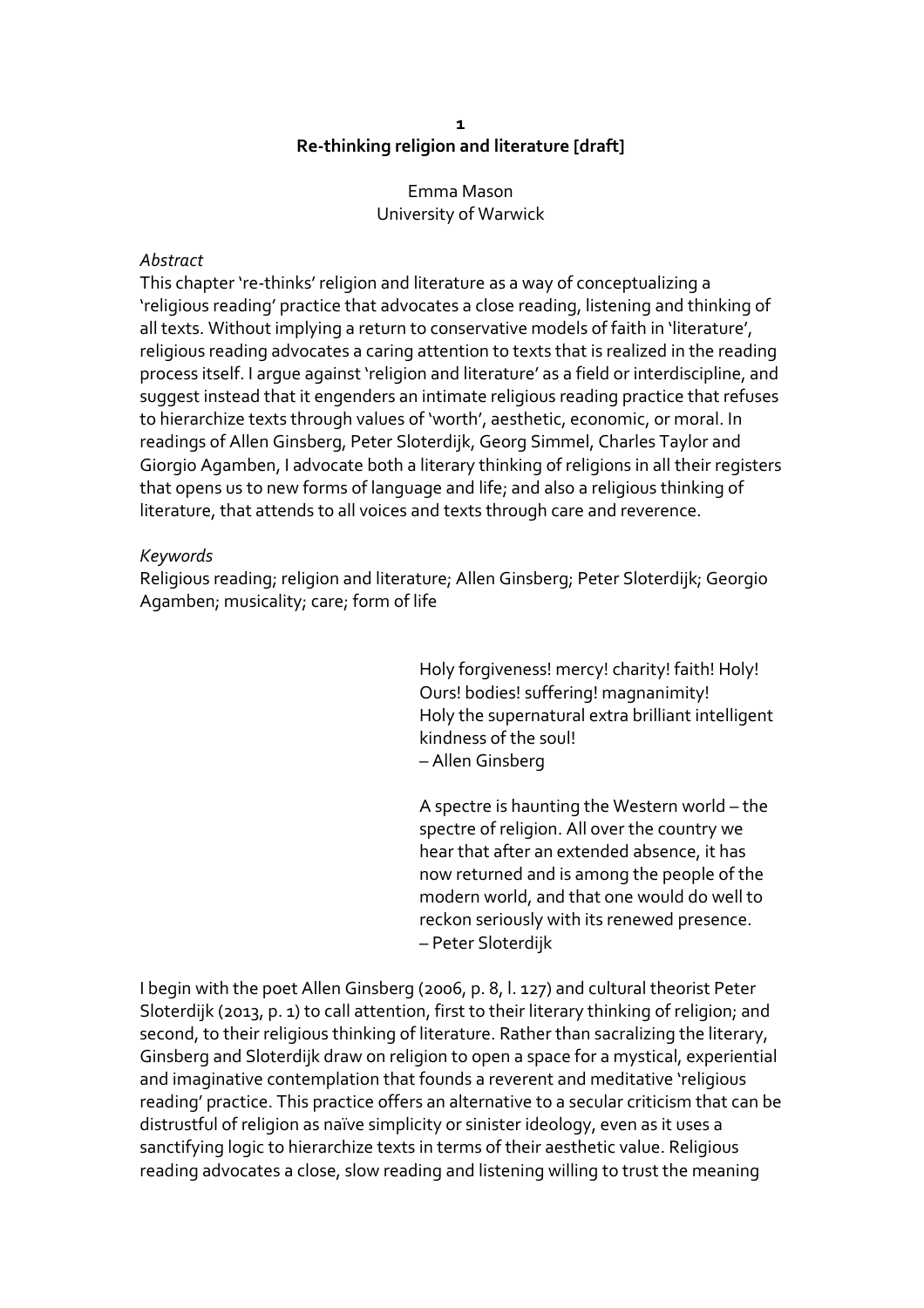that arises from it and have faith in and give credence to what is found there. In theoretical terms, this practice engenders a hermeneutics of trust rather than of suspicion (Ricoeur, 1970), one that defends an affective thinking and reading of the local and particular as well as the global and different. Far from implying a return to conservative models of faith in 'literature' or the 'value of the humanities', religious reading advocates a caring attention to all texts that is realized in the reading process itself. Religious reading is not interested in the 'best' or most aesthetically 'valuable' text; rather it tries to attend to and be in communication with whatever text is being read in order to connect to it. It is receptive, accommodating and inclusive and signifies in the act of contemplation and care, not in any ostensible 'merit' - aesthetic, economic or moral - that it might find therein. To reflect on religion as a way of reading literature is important, I suggest, because it refuses to lock 'religion and literature' within an endlessly contested methodological site. I do not think 'religion and literature' constitutes a field or interdiscipline, and instead suggest that religious reading engenders a close intimacy with texts founded on a mindfulness of their content.

Both Ginsberg and Sloterdijk, like many writers who explore religion and literature, draw on western and eastern religious traditions to frame philosophical and social questions about the intangible and invisible. Ginsberg's promotion of mantra chanting to 'discover the guru in our own hearts' (2000, p. 130) and Sloterdijk's call for a 'non-religious interpretation' of 'the realm of the transcendent or holy' (Sloterdijk, 2009, p. 4) both focus on the reader as a figure who is 'changed' by religious reading, rather than by religious literature. As such, both writers read religiously, but write creatively. Ginsberg's engagement with Judaism, Islam, Christianity, Buddhism and the Hare Krishna's was definitively creative, sparked by a vision of William Blake and translated into social and political as well as poetic terms. His poem, *Howl* (1955-56), for example, from which my first epigram is taken, is congruent with Ginsberg's 1967 'Gathering of the Tribes for a Human Be-In', a festival that emulated the peaceful *Kumbh Mela* Hindu pilgrimage of faith. Sloterdijk, who describes his current trilogy, *Sphären*, as a series of novels (Kirsch 2013), accesses religion's capacity to enable an intimate reading mode through a literary thinking of religion beyond dogma. Thus the title of Sloterdijk's *You Must Change Your Life* (2013), from which I take my second epigram, is a line in a poem by a Catholic, but radical, mystic, Rainer Maria Rilke. The intrinsic literary element to the scripture-based religions this book is focused on underpins a religious reading practice that compels an affective, intuitive and hopeful close thinking, listening and reading.

Despite the profound significance of religious literature within the canon and on teaching syllabi, the notion of a 'religious reading' of texts remains unsettling for many critics. Undeterred by the affective turn, the efficacy of care and attention as the basis of reading holds little weight with a literary critical field won over by empirical models of analysis that draw us away from contemplative reading. I intentionally write 'field' here to differentiate 'real' readers from the discipline of literary criticism: human beings are abundantly careful and respectful with texts, and yet broader theorizations of what we do tends to underplay this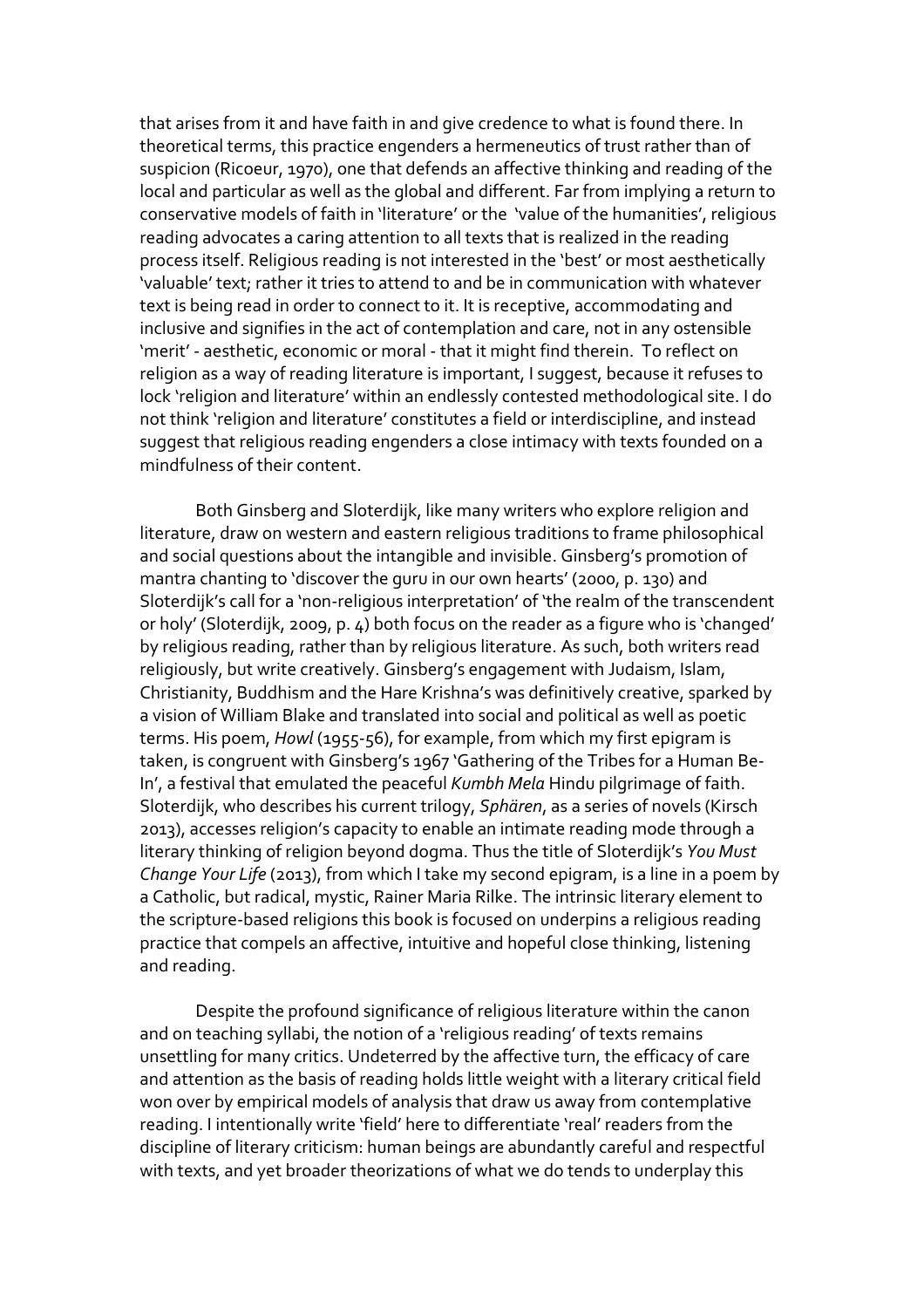element of discernment. Franco Moretti's fashionable 'distant reading' (2013) is a pertinent example, a methodology that proposes the use of computational modelling and quantative analysis to aggregate data on vast numbers of literary 'works' that are explicitly *not* read. Moretti cannot help but draw on religious language in his critique of close reading, a mode that, 'in all of its incarnations', he writes, is a 'theological exercise', a 'very solemn treatment of very few texts taken very seriously' (Moretti, 2000). The essays in this volume, by contrast, closely attend to a few examples of Abrahamic literatures, not to exclude other examples or other religions, but to express a care for the nuances of the texts that *are* read. Moretti's parody of the theological as solemn and earnest blocks attention to the particulars of any given text, of the nuances of its cultural, religious, and ethical meanings and ultimately of the 'serious' reflection and emotional investment readers might have in it.

To argue for a religious reading practice does not imply a carefree connection between religion and positive feelings about texts, however. Rather it upholds a model of reading in which we might give a little more than we get and in doing so imagine a thinking of, rather than criticism of, the interconnectedness of religious ideas, commitments and imaginings in a spectrum of literary forms. The response readers have to all texts, and especially those that relate to religion, is simply not adequately expressed in an abstract, empirical or judgemental criticism. Split from the literary to free float in philosophy, for example, religion can become little more than wordplay, as several of the 'return of religion' theories attest; and as ammunition in the arena of politics, religion can be twisted beyond recognition as it was in Sarah Palin's grotesque declaration that, if she were 'in charge', the Muslim world 'would know that waterboarding is how we baptize terrorists' (Palin, 2014). Palin's speech, greeted with ecstatic applause by the National Rifle Association at a 2014 rally in Indiana, not only demeans the Christian sacrament of baptism as an image of forced conversion via torture, but it also incites a terrifying Christo-fascism based on a weak and cruel thinking of Abrahamic religion. Equally aggressive is the 'new atheism', repeatedly contemptuous of Christianity and increasingly dismissive of Islam; Richard Dawkins's tweet 'All the world's Muslims have fewer Nobel prizes than Trinity College, Cambridge' is a notorious example (Meikle, 2013). Dawkins and Palin's deliberate distancing strategies from any subtlety in reading Islam or Christianity is endlessly echoed in the media, leading to tangible instances of ignorance, intolerance and violence. By contrast, religious reading might provide direct forays into the promotion of care – for humans, non-humans, the material and the invisible.

The religious readings that comprise this volume are grouped into four sections: Judaism, Christianity, Islam and Post-secularism. Rather than blending the four into an inter-faith soup, the volume seeks rather to open up these religions to a readership interested both in writers who creatively negotiate a world in which people believe with and beyond dogma, and also in a reading practice founded on care. My introduction reflects on how religious reading might be defined, first, by distinguishing the term from work identified with the now established disciplinary exchange of 'religion and literature'; second, in a discussion of the disputable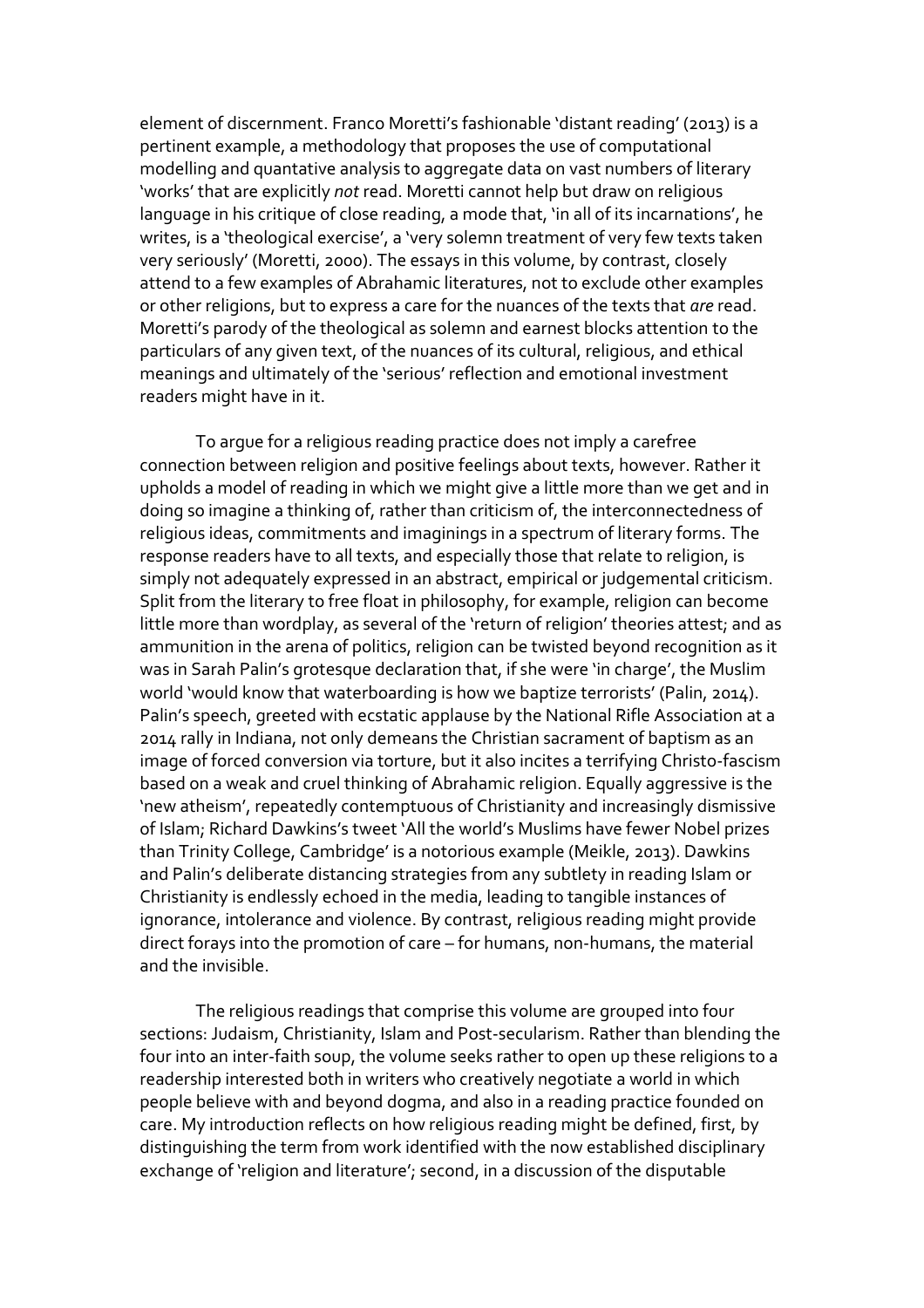categories of 'inter-faith dialogue' and 'world religion', especially in relation to Tony Blair's dream of a global religious democracy; and third, in relation to a series of readers of religion - Georg Simmel, Charles Taylor and Giorgio Agamben, as well as Ginsberg and Sloterdijk – who themselves illuminate the question, what does it means to read religiously? Against an inter-faith soup that privileges Blair's democracy over the affective specificities of religion, I posit Ginsberg's 'animal soup', a phrase he employs at the end of the first part of *Howl* to introduce a biblical discussion of forgiveness, friendship and love. The chapter turns finally to Sloterdijk, Simmel and Agamben to explore their commentaries on spiritual practice and forms of life, both of which have helped me to conceptualize and argue for a close, thinking, listening and reading.

## **'Religion and literature'**

Critics who seek to pursue a religious idea in a literary text or assess the literary aesthetic of a religious idea now find themselves in a thriving community served by journals, companions, readers and monograph series (see, for example, Branch, 2012-; Mason and Knight, 2010-; and Monta, 2009). The field has sparked a renaissance in historical work detailing the contexts in which specific moments of belief are represented; a profusion of critical and philosophical reflections on the nature of the religious and the spiritual; and animated political contestations over the relationship between the secular and the religious, including the term 'postsecularism' (controversially apathetic towards many major religions). Whereas the religious was once relegated to the status of esotericism or irrelevance in literary studies, one would be hard pushed to find any period or methodology that does not now recognize its importance, even if such recognition is sometimes negative or critical. At the same time, the 'return of religion' within critical theory and philosophy has prompted many critics to once again become suspicious of religion, in particular in relation to transcendence and immanence. Those who work on religion and literature have sought to nuance this dualism through specificity, turning in particular to the monotheistic Abrahamic faiths, connected as they are in their focus on a main sacred text: the Hebrew Bible, the Christian Bible and the Qur'an. 'World religion', as Tomoko Masuzawa (2005) argues, tends to be avoided by scholars aware of its invention by Europeans eager to find a category for the social and cultural practices of peoples across the world.

Research into the relationships between Abrahamic and Dharmic faiths nevertheless promises to garner ways of thinking, listening and reading that surpass modes of interpretation locked within one tradition or text. For example, literary discussions of 'revelation' tend to be considered within the framework of a monolithic male God that produces a very particular kind of 'experience' that changes significantly when read beyond western monotheism. As Cleo McNelly Kearns argues, in Hinduism, 'we find not only a more multifarious and in many ways less anxious concept of revelation and the incursion of the divine into the human world than in the west' as many 'Indic artists work relatively free of the anxiety of influence that troubles the western "maker"' (Kearns, 2009, p. 65). While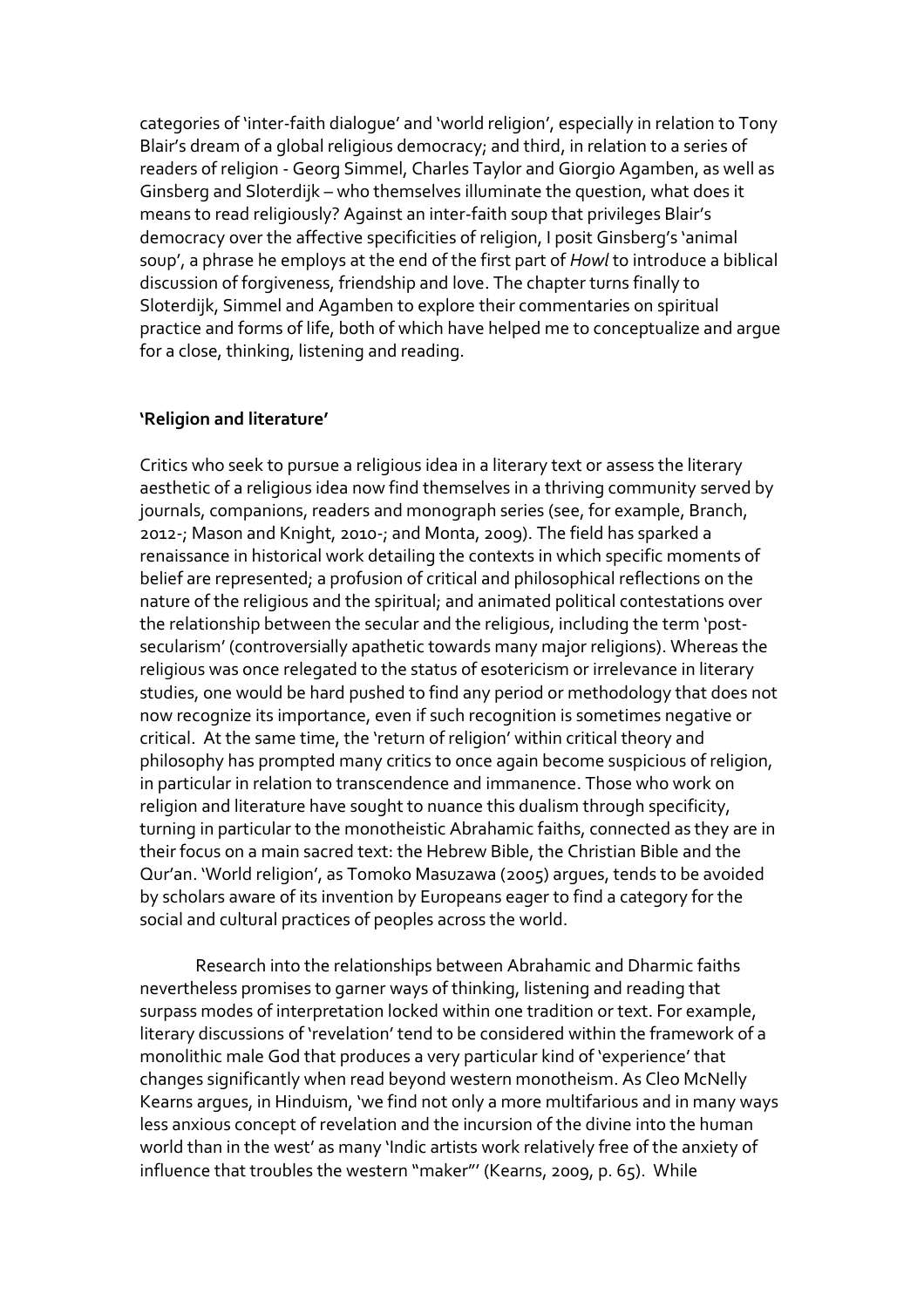comparativism itself might be accused of being a western paradigm, literary critics will have to engage with non-Christian faiths as the canon expands beyond the West, not only into literature, but also into music, dance, rites and festivals. The diversity of the chapters in this volume point towards the importance of such a task, revealing as they do that the religious interests of certain writers or texts are at once ubiquitous and indisputable, but also easy to side-step as ostensibly esoteric or abstruse. They offer examples of a religious reading practice receptive to questions of belief, consciousness, emotion and love, what Susan Felch calls 'registers of religious consciousness' that include the Abrahamic, Dharmic and Taoic, as much as Māori and Aboriginal spiritualities, as well as mythical cosmology and UFO religions (Felch, 2009, p. 101). The literary, with its embrace of the imagination, the senses, the aesthetic and the experiential, enables the study of religious consciousness where other (empirical) routes in threaten to lock it inside a scholarly environment that favours solutions and objective goals over the joy of asking questions without any answers. This is not to say that the literary makes the religious fictional, but rather that it facilitates multiple ways of believing that might underpin a religious reading practice.

## **Animal soup versus inter-faith soup**

An example of how the literary enables multiple ways of believing is Ginsberg's *Howl*. At the end of Part I, Ginsberg addresses Carl Solomon, the friend to whom the poem is dedicated after the two met while institutionalized in the Columbia Presbyterian Psychiatric Hospital in 1949-50. Exhaling through his 'Hebraic-Melvillean bardic breath' (2000, p. 229), Ginsberg sighs 'ah, Carl, while you are not safe I am not safe, and now you're really in the total animal soup of time' (2006, p. 6, l. 72). While the animal soup is a brothy time of beast-like impulse and turbulence, it also offers an alternative to linear, capitalist time, which moves forward with such pace and speed that particularity, repose and meditation become impossible. As Ginsberg's medical records show, his hospitalization, while in no way a positive experience, did initiate what would become Ginsberg's enduring interrogation of his ego in both his poetry and spiritual life (Timberg, 2007). The animal soup's rhythm of 'variable measure', for example, opens up a non-egoic mindfulness alive with the presence of God, Solomon setting 'the noun and dash of consciousness together jumping with sensation of Pater Omnipotens Aeterne Deus' (2006, p. 6, l. 73-74). As angels and madmen 'beat in Time, unknown' to the syncopated blues rhythm of the passage, the 'ghostly clothes of jazz' blow 'the suffering of America's naked mind for love into an eli eli lamma lamma sabacthani saxophone cry' (2006, p. 6, l. 77), repeating the 'why' of Matthew's 'My God, My God, why have You forsaken Me?' (27. 45-46). For Ginsberg, this accentuated 'why' is a direct challenge to the devastating conservatism and atomic violence of 1950s America, controlled by a government in which reverence and care were wholly absent. *Howl* itself was put on trial for translating the biblical 'why' into social and political terms, in 1957 by the American Civil Liberties Union, and also in 1987 by the American 'Moral Majority' movement (Morgan and Peters, 2006, p. 221). To the censorious reader, Ginsberg's animal soup is vapid: the transcript of *Howl's* trial is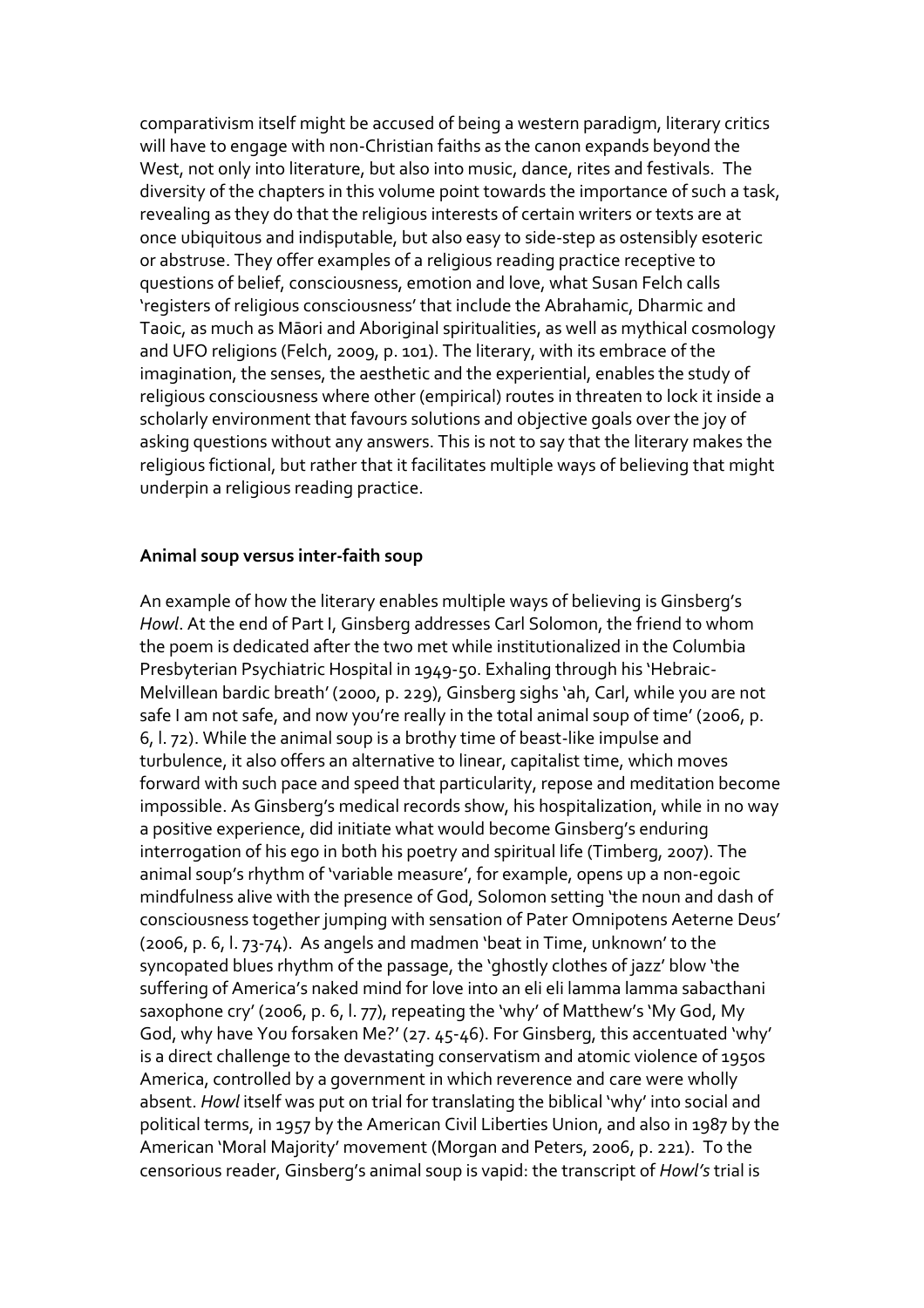littered with the prosecution's accusatory demands that the poem's witnesses make it 'mean' (2006, p. 139). For the reader who approaches the poem with care, however, the animal soup might allow the material – Carl, city streets, saxophones, radios – to sit alongside the intangible – angels, syntax, 'goldhorn' shadows, cries, rhythm – without blending them up or dissecting them into separate and distinct entities. Ginsberg's religious vision is inclusive, but never consolidating or condescending.

In complete contrast to Ginsberg's animal soup sits the inter-faith soup. Where the animal soup holds difference buoyant without judgement, the inter-faith soup seeks to measure the comparable 'value' of religions and assess them in social and political terms. The 2007-2013 AHRC/ESRC Religion and Society Research Programme and 2012-2015 Westminster Faith Debates series, for example, 'reads' religion through its empirical implications for gay marriage, global unity, the family, the Arab Spring, parish life and the future of the Church of England. As Tony Blair declared in one of the project's debates, 'Religion in Public Life' (2012), religion enables the success of charity, welfare and human rights, but *only* in relation to 'religion friendly democracy and democracy friendly religion' (Blair et al, 2012). For Blair, 'inter-faith dialogue' leads to a co-operative and democratic politics that effectively counters bigotry, extremism, prejudice and intolerance by bringing together people of faith and none in a 'common space' organized 'through the proper processes of the law, parliament and the courts'. In reference to the Middle East, Blair argues that religion should only be 'safeguarded and allowed to play its part' if believers 'understand that there is in the end something essentially pluralistic about the concept of democracy' that is 'supreme in the ultimate decision-making' (Blair et al, 2012). The problems inherent to inter-faith discussion are illuminated as much by Blair's overbearing conviction that the western democracy should eclipse religious nuance, as by David Cameron's Etonian promotion of Christian values as a counter to the UK's moral collapse (Cameron, 2014). Both embody a logic that annuls Felch's 'registers of religious consciousness' and overshadow suggestions like Rowan Williams' that in a post-Christian country like the UK we would do well to embark on a shared work on all sacred texts (Ross, 2014; Blair et al, 2012).

Taylor also explores the significance of reading practices in relation to the religious in *A Secular Age* (2007), where a late eighteenth-century Romantic sensibility and authenticity replaced metaphysical beliefs with 'an original vision of the cosmos' that provoked unique subjective feeling (Taylor, 2007, p. 353). For Taylor, it is this focus on personal emotion through reading that created the secular itself, a worldview that emerges, not from a decline in religion, but in a human belief in individual expression. This new self, no longer 'porous and vulnerable to a world of spirits and powers', was disciplined, buffered and confident, a 'reformed' believer who aspired, not to atheism, but to the highest levels of religious devotion and practice. Now able to fulfil the roles once reserved for magi and priests, these disciplined individuals sought to control their world, especially outcast elements like the poor, the sick, and the different not easily tidied up into an ordered social imaginary. As a result, individualism becomes defined through economic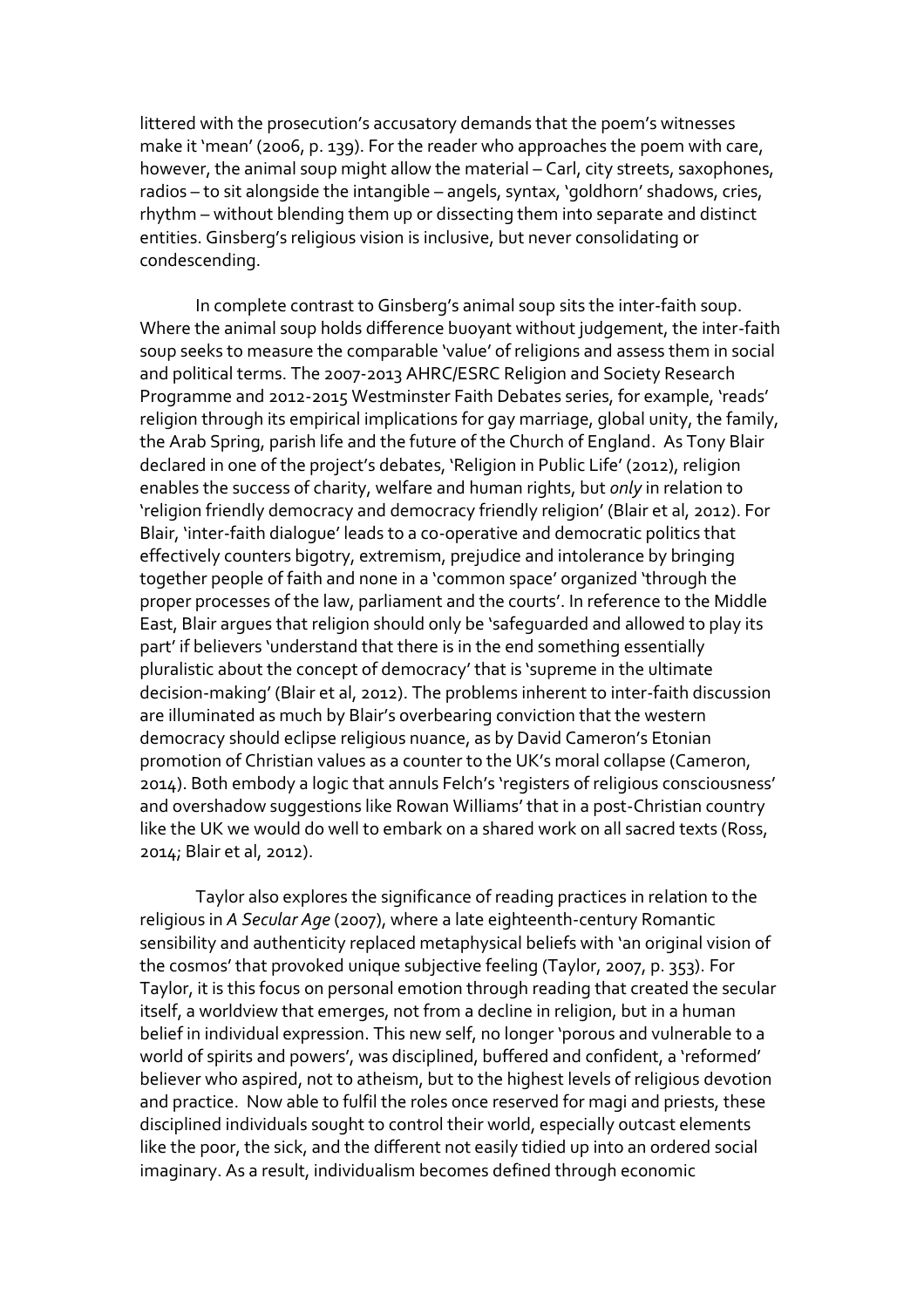prosperity, an open public sphere and the practices of self-rule and so value the observable and empirical world, not because they suddenly realise everything that cannot be proven is illusory, but because a rational (male, adult, Protestant) code offered assuredness and confidence (p. 159, 176, 294). As belief diversified into newer disciplines like psychology and neurobiology that promise to 'explain' our being, religion is 'delinked' from society and transferred to 'spirituality' (p. 419). Individuals are freed from church and state alike to live in a 'spiritual super-nova, a kind of galloping pluralism on the spiritual plane' in which we are granted a sense of 'invulnerability' consolidated by a 'sense of self-possession' and 'secure inner mental realm' (p. 300-301, 419).

Taylor's narrative of secularism also identifies a flipside to this spiritual super-nova: that 'wide sense of malaise' at a 'flat, empty' world that offers little compensation for 'the meaning lost with transcendence' (p. 302). Beyond 'melancholy' and perhaps depression too, Taylor's malaise casts 'doubt on the ontic grounding of meaning' itself, so that any possible solution to meaninglessness is immediately dismissed (p. 303). In this light, pluralism simply creates a multiplicity of faiths to deny, and 'our actions, goals, achievements' feel as if they are without 'weight, gravity, thickness, substance' (p. 307). Religion is consequently reinvented through pilgrimages to other countries where non-Abrahamic faiths are central, or through 'mystical aspects' of the Abrahamic faiths, such as Taizé or meditation. For Taylor, like the Radical Orthodoxy thinkers with whom he sympathizes, the way out of this bind is to embrace a Burkean politics of public virtue understood within a renewed post-Enlightenment Christian framework. While I question Taylor's turn to public virtue (I prefer Ginsberg's 'public solitude', albeit without the LSD, 2000, p. 125), I do go along with his sense that a 'new poetic language can serve to find a way back to the God of Abraham' (Taylor, 2007, p. 757). This does not imply a way back to the God of the Radical Orthodoxy, but rather a way back to the language of God as the 'experiential reality' of our being, one that commonly feels both 'powerful' and 'confused' (p. 757). A religious reading practice might help us to contemplate this language in an acknowledgement of our contradictory emotional responses to it in relation to the lived reality we each occupy. It is in the *practice* of reading of God's word, rather than God's word itself, that a literary thinking of religion helps us out of the meta-theories of interdisciplines like religion and literature or secularism.

# **Spiritual practice**

The populist western turn from the Abrahamic to the Dharmic is suggestive of widespread overlooking of the centrality of meditative spiritual reading practices within Judaism, Christianity and Islam. For Sloterdijk, for example, western spiritual practices remain a point of access into both individual happiness and a wider commitment to human rights and welfare. While Sloterdijk provocatively demands that religions do not and have never existed, only 'misunderstood spiritual regimens' (p. 3), his work provides a very current reading of religion through the discourse of physical fitness. His hero, *Homo immunologicus*, is a Nietzschean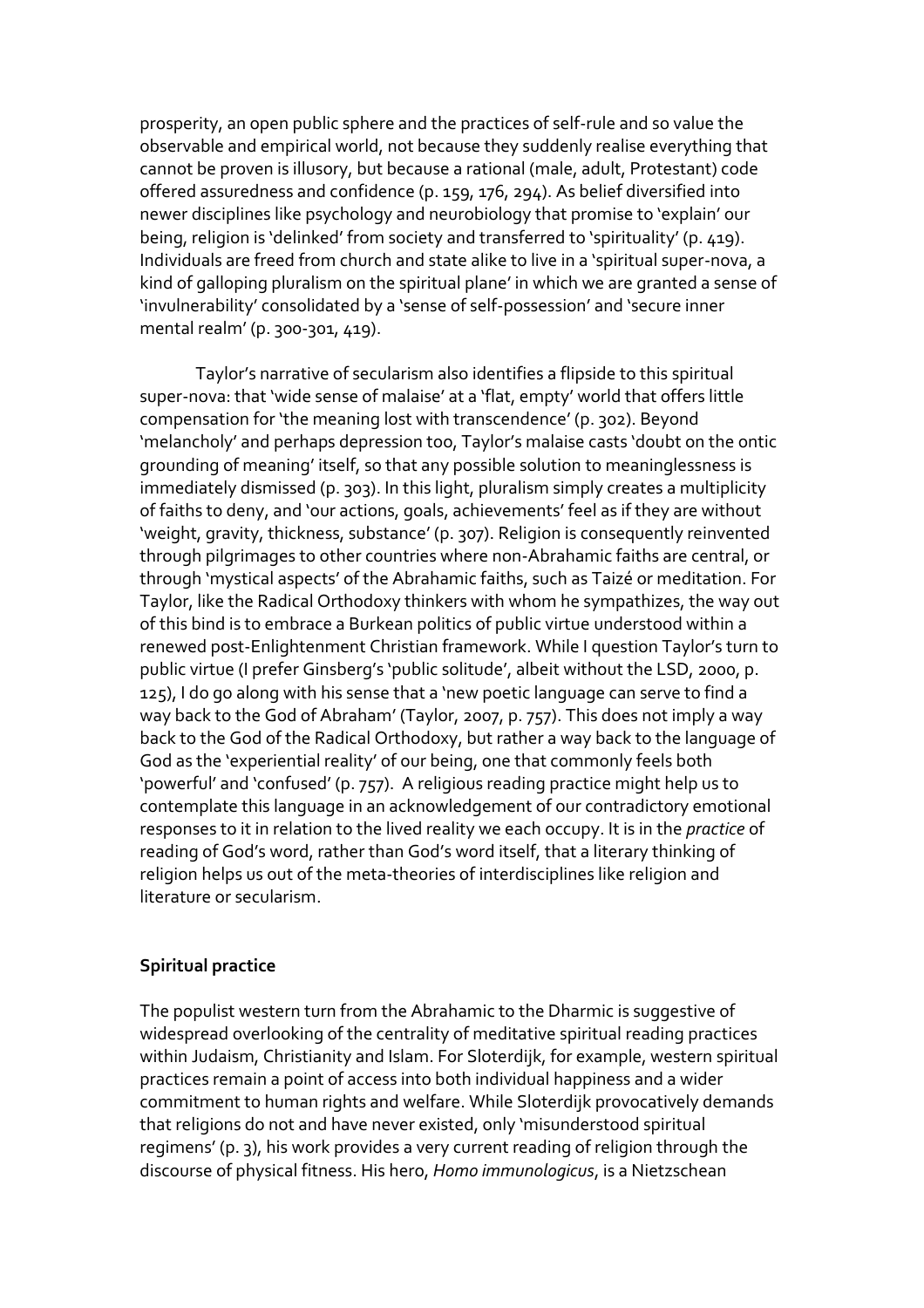'human in training', dependent on repeated and habitual practices that cultivate his cosmic ability to face an existence made up of anxiety and planetary crisis. While modernity collectivizes practice, either into labour or disastrous regimens of control, Sloterdijk calls on the individual to change his or her own life as part of an organized co-immunism: 'the good habits of shared survival in daily exercises' (p. 452). This 'co-immunism' derives from Sloterdijk's reading of monotheism. For Sloterdijk, the God of early Christianity offered believers an immunizing sphere in which to live, one where they could be intimate with and protected by all kinds of holiness. In the late Middle Ages, however, the Church discarded the intimate God for a distant deity, neutralizing the 'immunity' believers once had and reconfiguring God as a disconcerting, even sinister, 'outside'. In *You Must Change Your* Life, Sloterdijk rethinks various attempts to recreate God as an immunizing power – from Olympism to Scientology – all regimens in which humans develop 'psychoimmunological practices' ('anthropotechnics') in 'the form of imaginary anticipations and mental armour' that buffer them against fate (Sloterdijk, 2013, p. 9).

While Sloterdijk's reading of religious history is deliberately defiant, the reading practice that emerges from his theory is caring and communal. This is especially apparent when he suggests that practicing religiosity is like practicing music, an act that connects one to a collective performance as often as a personal regimen (Sloterdijk, 2013, p. 361). Here Sloterdijk has in mind Max Weber's selfaccusation that he was unmusical in regard to religion, although he does not cite the comparable 'musicality' of Georg Simmel, who, because willing to 'believe', was able to attune himself into the 'particular spiritual quality' of religion as a 'form of life' and 'state of being' (Simmel, 1997, p. 10). Simmel is helpful because he rejects the notion that religion might be just another psychological (or pathological) inner state, and recognizes religiosity as an affective relationship that includes 'the subject in a higher order – an order which, at the same time, is felt to be something inward and personal' (p. 104). Modernity's crime is not the undermining of dogma, but its characterization of 'the object of transcendent faith' as 'illusory' and disenchanted: 'paralyzed' by a 'yearning' for something no longer available, the subject turns to religion as 'being' implemented by 'prayer, magic, and rite' (p. 9). Religion transforms into, 'not simply an added accompaniment', but 'the original source of all the harmonies and disharmonies of life', a rhythm for being (p. 15).

### **Forms of life**

Simmel's musical reading of religion as an attuned being, a 'form of life', coheres with Giorgio Agamben's use of the same phrase in *The Highest Poverty* (2013), an inquiry into the early religious monastic orders and heretical sects that emerged as people sought to escape imperial rule and Roman law (p. 91). In a reading of Francis of Assisi, Agamben argues that monastic law transformed, rather than ruled, life for those within religious communities: prayer, song and ritual produced their 'form of life' as one modelled on Christ's own radical rejection of the social order that ultimately crucified him. By the Middle Ages, monasteries had become hierarchized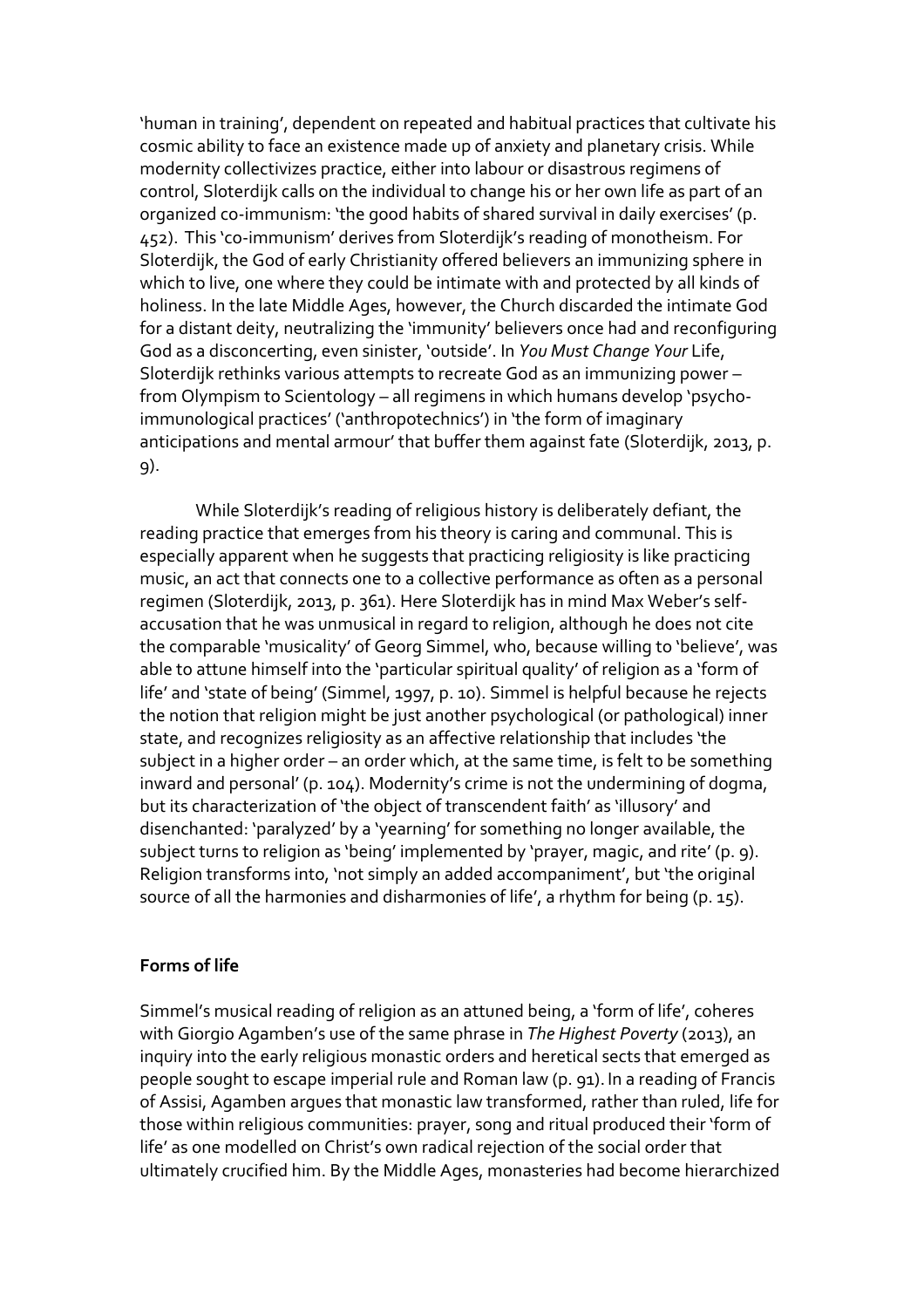and folded back into the Church, a shift that served to blur monastic rule with legal codes. The Franciscan 'form of life' – a phrase coined by the overseer of the female Franciscan order, Clare of Assisi, and which denoted a way of living in the world, but not of it – lost its meaning as the law forced the communities to 'own' what they used, damning them to bureaucracy through property law. Agamben does not directly envision a 'new monasticism' that would provide an alternative form of life to unsustainable capitalist excess; but the implications for radical movements, from Occupy to city missionaries, are there, not least because of Francis' emphasis on equality between all beings and all things. Monasticism is more radical still because of its refusal of oppositionalism: 'what was in question in the movements was not the *rule*, but the *life*, not the ability to profess this or that article of faith, but the ability to live in a certain way, to practice joyfully and openly a certain form of life' (p. 93).

Such 'bare life' describes the physical life apart from the 'qualified' or politically identified one, that which remains after we withdraw those other meanings we usually think grant us 'value' or help us to think the 'good life'. Divested of human rights, ego or ethical significance, Agamben's bare life is exempt from sovereign rule because it exchanges the law for profanity, critiquing religion's reinvention as political power (Agamben, 1995, p. 54). Profaning and blaspheming, are, as Blake illuminates in *The Marriage of Heaven and Hell* (1790), skills in which Jesus was particularly adept, breaking all ten of the commandments and embodying 'virtue' and 'impulse', not 'rules' (2005, p. 58). For Agamben too, people need to command themselves by way of duty and responsibility beyond the law to enable a mode of action that critiques the state's manipulation of the sacred exemplified by the perversity of Dawkins's tweets and Palin's speech. Like Ginsberg and Blake, Agamben invests in poetry as an 'atheological' way of revealing a form of living beyond metaphysical, theological and political subjectivity, one that frees society from divine and secular structures to unveil the void at the centre of power to allow for new and creative ways of being (see Dickinson and Kotsko, 2013). These creative ways of being that the literary allows encourages us to develop a spiritual and ecological awareness and discerning reading mode in which we become 'perceptually open', not only to humans but also to what Jane Bennett calls 'nonhuman vitality' (Bennett, 2010, p. 14, 19).

Religious reading is akin to what Bennett calls 'sensory, linguistic and imaginative attention' and it is significant that she concludes her discussion of 'vibrant matter' with a 'Nicene Creed for would-be vital materialists', in which a series of statements about the maker of 'things seen and unseen', the 'pluriverse', the 'vitality of nonhuman bodies' and 'encounters with lively matter' are each prefaced with the phrase – 'I believe' (Bennett, 2010, p. 122). The care and belief the ecological movement is dependent on to counter 'oil, coal, and petro chemical interests' that 'have flooded the airwaves with climate science denialism' corresponds with the 'recognition of human participation in a shared' immateriality, as well as materiality (Buell, 2014). A literary thinking, listening and reading of all religions promises to open to us forms of language and life that we should read carefully in order to recognize that intimacy with texts invariably leads to joy, a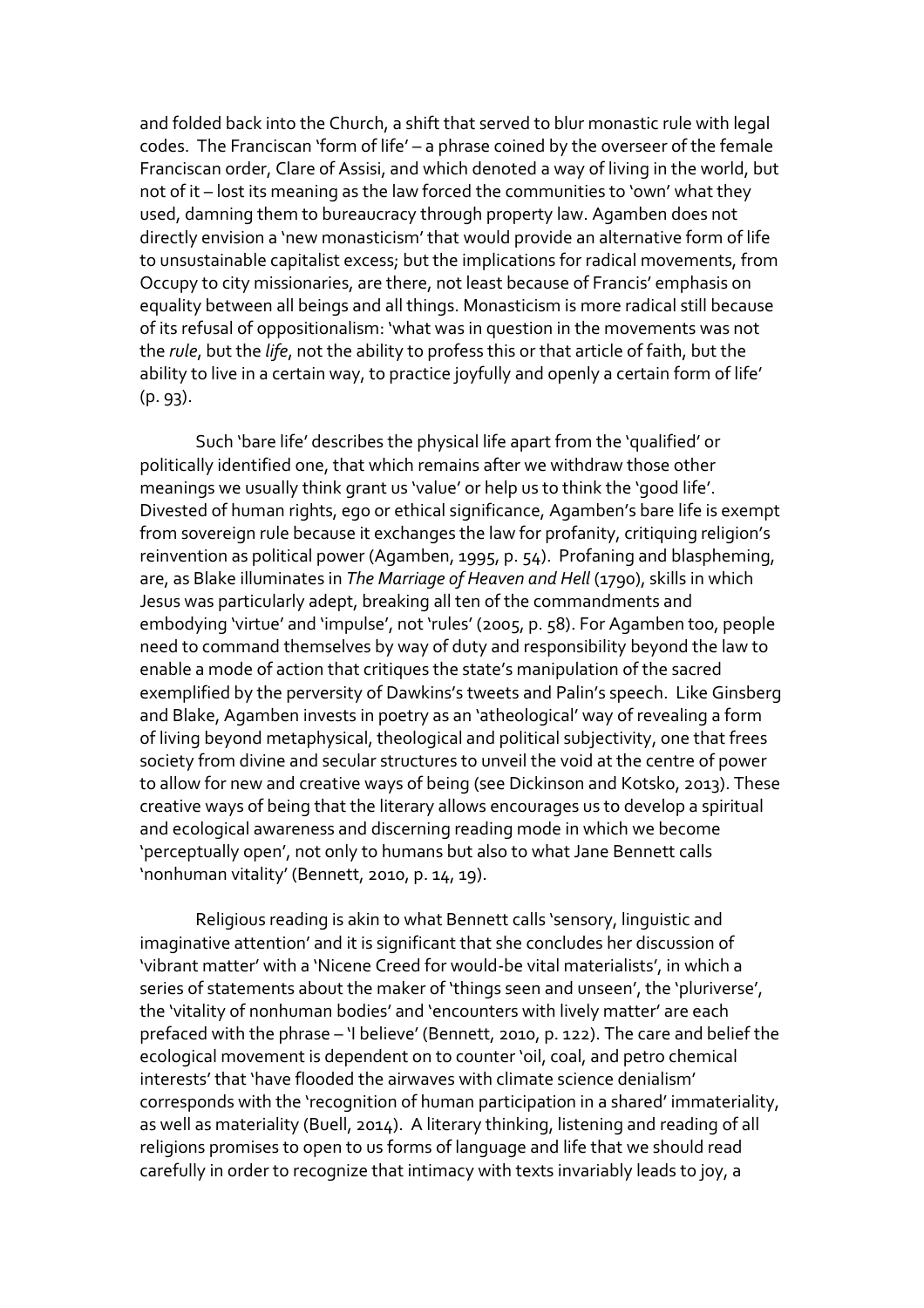'supernatural extra brilliant intelligent kindness of the soul!' (Ginsberg, 2006, p. 8, l. 127).

*Thanks to Jonathan Roberts, Rhian Williams, Eileen John, Peter Larkin, Peter Blegvad and Jeremy Holtom.*

# *References*

Agamben, G. (2013). *The Highest Poverty: Monastic Rules and Form-of-Life*. Trans. Adam Kotsko. Stanford. Stanford University Press.

Agamben, G. (1995). *Homer Sacer: Sovereign Power and Bare Life*. Trans. Daniel Heller-Roazen. Stanford. Stanford University Press.

Bennett, J. (2010). *Vibrant Matter: A Political Ecology of Things*. Durham. Duke University Press.

Blair, T., Clarke, C. Moore, C., Williams, R., Woodhead, L. (2012). 'Religion in Public Life'. Westminster Faith Debates. http://faithdebates.org.uk/debates/2012 debates/religion-and-public-life/religion-public-tony-blair-rowan-williams/

Blake, W. (2005). *Selected Poems*. Ed. G. E. Bentley. London. Penguin.

Branch, L. (2012- ). General ed., *Literature, Religion and Postsecular Studies*. Ohio. Ohio State University Press. https://ohiostatepress.org/index.htm?/books/series%20pages/lrps.htm

Buell, J. (2014). 'Giving Voice to Climate Silence'. *The Contemporary Condition*. April 9. [http://contemporarycondition.blogspot.co.uk/2014/04/giving-voice-to-climate](http://contemporarycondition.blogspot.co.uk/2014/04/giving-voice-to-climate-silence.html)[silence.html](http://contemporarycondition.blogspot.co.uk/2014/04/giving-voice-to-climate-silence.html)

Cameron. D. (2014). 'My Faith in the Church of England'. *Church Times*. 16 April, 2014, http://www.churchtimes.co.uk/articles/2014/17-april/comment/opinion/myfaith-in-the-church-of-england

Dickinson, C. and Kotsko, A. (2013). 'On Agamben's Politics and Theology'. *Critical Legal Thinking*. 24 September. <http://criticallegalthinking.com/2013/09/24/agambens-politics-theology/>

Felch, S. (2009). 'Cautionary Tales and Crisscrossing Paths'. *Religion and Literature*, 41.2, 98-104.

Ginsberg, A. (2006; 1955-56). *Howl: 50th Anniversary Edition.* Ed. Barry Miles. New York. HarperPerennial Modern Classics.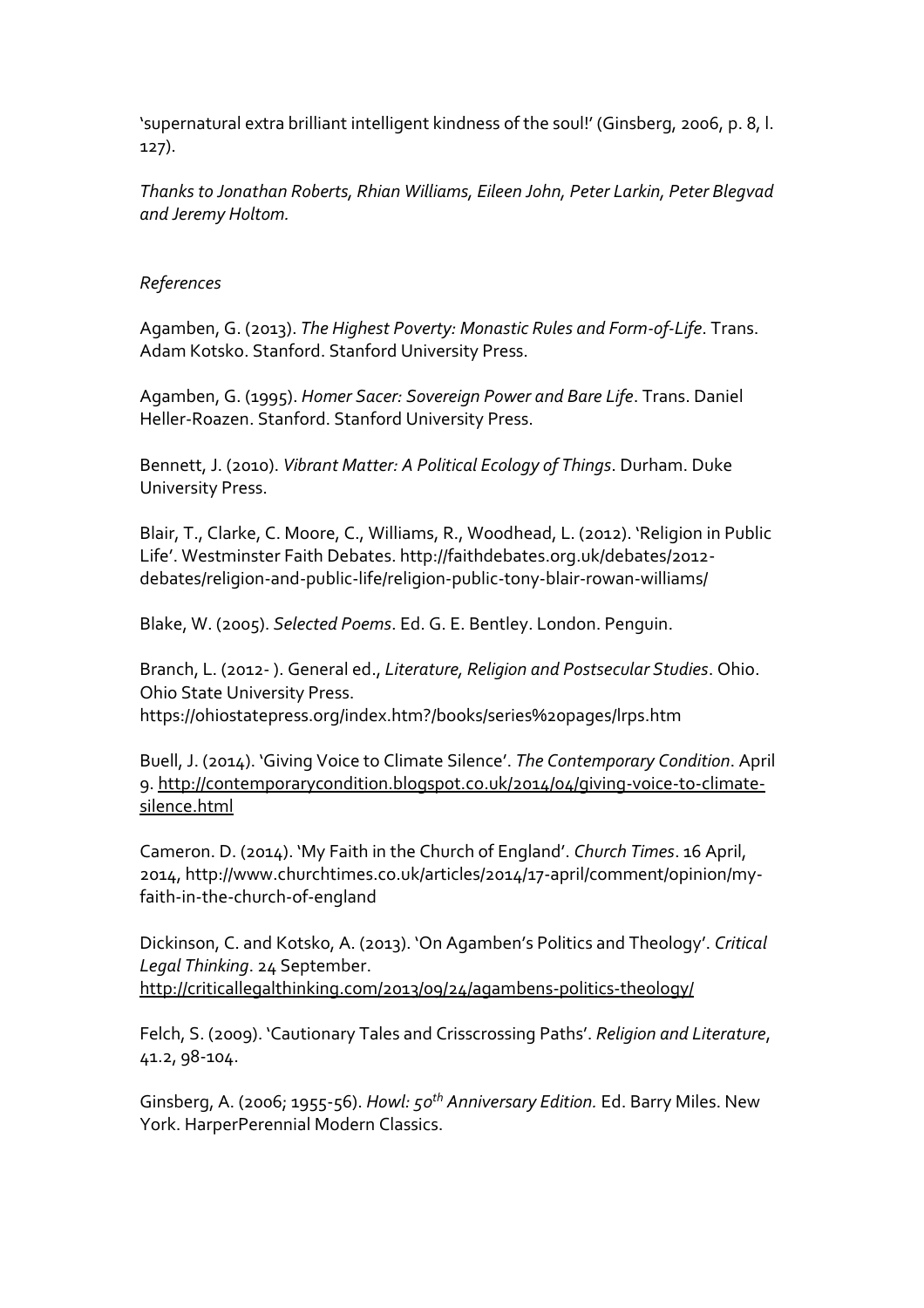Ginsberg, A. (2000). *Deliberate Prose: Selected Essays 1952-1995*. Ed. Bill Morgan. New York. Perennial.

Kearns, C. M. (2009). 'Religion, Literature, and Theology: Potentials and Problems'. *Religion and Literature*, 41.2, 62-67.

Kirsch, A. (2013). 'Against Cynicism'. July 19. [http://www.newrepublic.com/article/113387/peter-sloterdijks-philosophy-gives](http://www.newrepublic.com/article/113387/peter-sloterdijks-philosophy-gives-reasons-living)[reasons-living](http://www.newrepublic.com/article/113387/peter-sloterdijks-philosophy-gives-reasons-living)

Mason, E. and Knight, M. (2010- ). General eds. *New Directions in Religion and Literature*. London and New York. Bloomsbury.

Masuzawa, T. (2005). *Invention of World Religions: Or, How European Universalism Was Preserved in the Language of Pluralism*. Chicago. University of Chicago Press.

Meikle, J. (2013). 'Richard Dawkins criticised for Twitter comment about Muslims', *The Guardian*, 8 August.

Monta, S. (2009). General ed. *Religion and Literature*, 41.2.

Monta, S. (2009). 'Introduction'. *Religion and Literature*, 41.2. 1-9.

Moretti, F. (2013). *Distant Reading*. London. Verso.

Moretti, F. (2000). 'Conjectures on World Literature'. *New Left Review*. 1. http://newleftreview.org/II/1/franco-moretti-conjectures-on-world-literature

Morgan, B. and Peters, N. J. (2006). *Howl on Trial: The Battle for Free Expression*. San Francisco. City Lights Books.

Palin. S. (2014). National Rifle Association 'Stand and Fight Rally'. April 27. <http://www.youtube.com/watch?v=lVlQTYDFTTo>

Ricoeur, P. (1970). *Freud and Philosophy: An Essay on Interpretation*. New Haven. Yale University Press.

Ross, T. (2014). 'Former archbishop of Canterbury: We are a post-Christian nation'. *The Telegraph*. 26 April, 2014 http://www.telegraph.co.uk/news/religion/10790495/Former-archbishop-of-Canterbury-We-are-a-post-Christian-nation.html

Simmel, G. (1997). *Essays on Religion*. New Haven. Yale University Press.

Sloterdijk, P. (2013). *You Must Change Your Life*. Trans. Wieland Hoban. Cambridge. Polity Press.